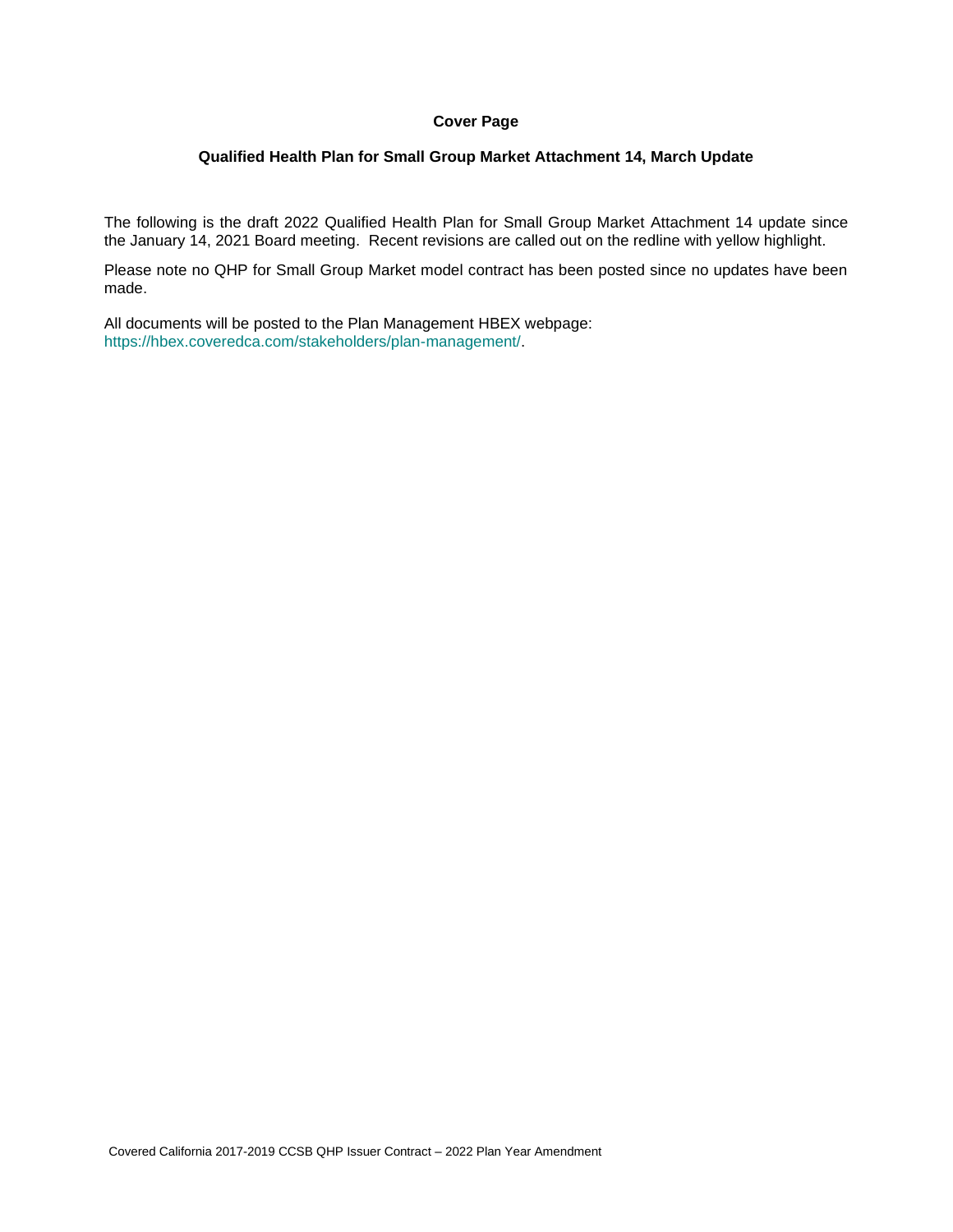#### **Attachment 14. Performance Standards**

During the term of this Agreement, Contractor shall meet or exceed the Performance Standards identified in this Attachment. For those Performance Standards with Penalties, Contractor shall be responsible for payment of penalties that may be assessed by Covered California with respect tofor Contractor's failure to meet or exceed the Performance Standards in accordance with the terms set forth at Section 6.1 of the Agreement and in this Attachment 14. Contractor shall submit the data required by the Performance Standards by the date specified by Covered California. Some of the data required applies to a window of time. Some of the data represents a point in time. This measurement timing is described in more detail in the sections within this attachment.

Contractor shall monitor and track its performance each month against the Performance Standards and provide Covered California with a detailed Monthly Performance Report in a mutually-agreeable format. Contractor must report on Covered California business only and report Contractor's Enrollees in Covered California for the Individual Exchange separate from Contractor's Enrollees in Covered California for Small Business. Except as otherwise specified below in the Performance Standards Table, the reporting period for each Performance Standard shall be one calendar month. All references to days shall be calendar days and references to time of day shall be to Pacific Standard Time.

If Contractor fails to meet any Performance Standard in any calendar month (whether or not the failure is excused), Covered California may request and Contractor shall (a) investigate and report on the root cause of the problem; (b) develop a corrective action plan (where applicable); (c) to the extent within Contractor's control, remedy the cause of the performance failure and resume meeting the affected Performance Standards; (d) implement and notify Covered California of measures taken by Contractor to prevent recurrences, if the performance failure is otherwise likely to recur; and (e) make written recommendations to Covered California for improvements in Contractor's procedures.

As specified below, certain Performance Standards are subject to penalties. The total amount at risk is equal to The assessment of penalties by Covered California shall be determined on an annual basis in accordance with the computation methodology set forth in this Attachment. In no event shall the total amount at risk with respect to Contractor's failure to comply with the Performance Standards exceed three percent (3%) of the total Participation Fee that is payable to Covered California for Covered California for Small Business (At-Risk Amount). Penalties will be determined on an annual basis at the end of each calendar year, based on Contractor's final year-end data for each Performance Standard. The amount of penalty will be reduced by any credit Contractor receives. In no event shall the total credits to Contractor exceed the total amount of the performance penalty owed to Covered California by Contractor.Additionally, the amount of Contractor's penalty shall be offset by any credit that is provided in the event that Contractor exceeds a Performance Standard in a separate category or if Covered California fails to meet its Performance Standards as described below. Credits from one category may be used to offset penalties in that category, or applied to offset penalties assessed in another category.

Covered California must also comply with the Performance Standards as described in Group 4. In the event that Covered California does not satisfy a Performance Standard, based on the final calendar year-end data, Covered California shall provide credits to Contractor which will be applied to any penalties accrued to Contractor. Such credits may reduce up to fifteen percent (15%) of Contractor's performance penalties that may be assessed. In no event shall the total credits to Contractor exceed the total amount of the performance penalty owed to Covered California by Contractor.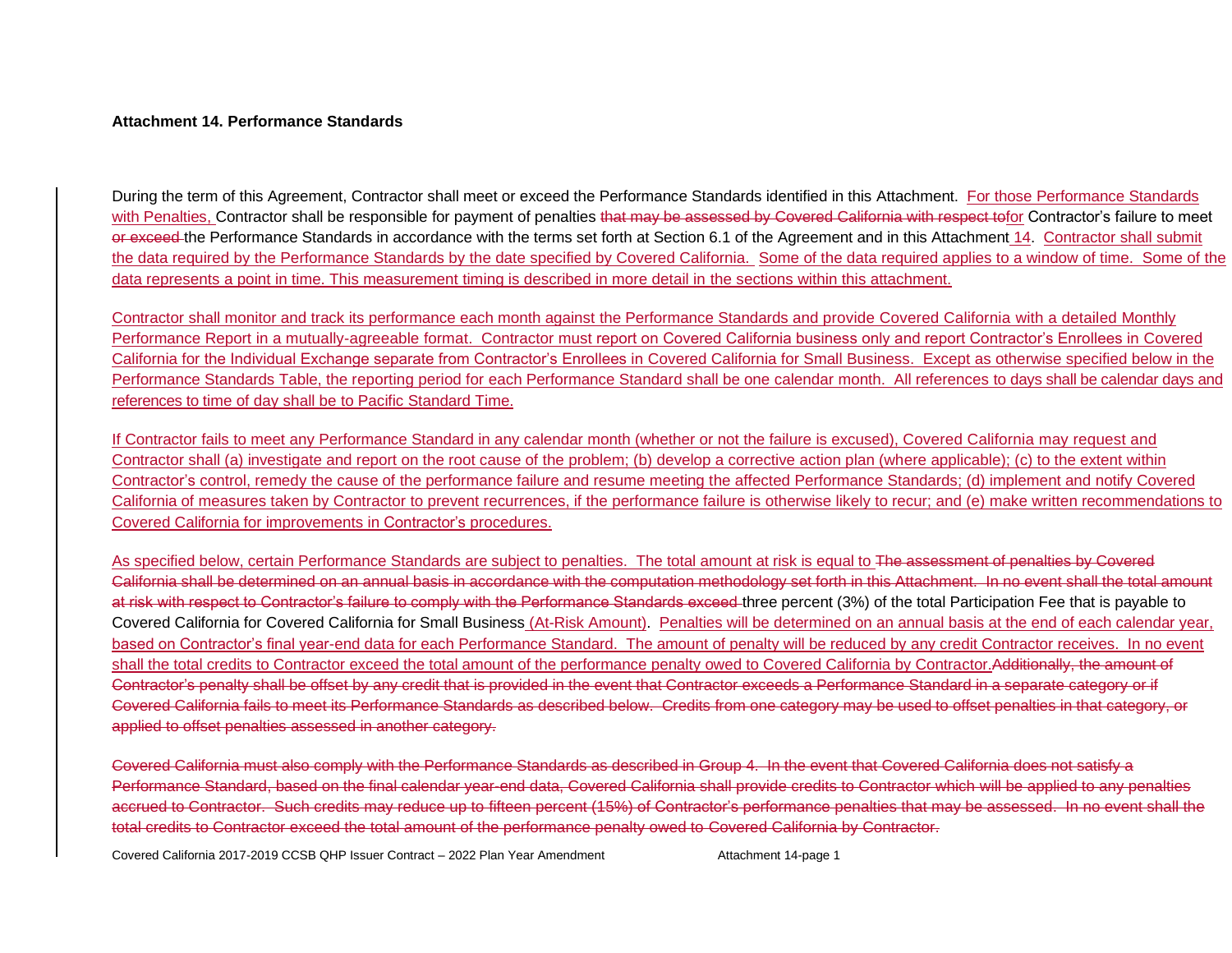Covered California will provide the Contractor an Initial Contractor Performance Standard Evaluation Report, covering preliminary year end data available, which Covered California will send to Contractor for review no later than February 28th of the following calendar year.

When the results of the Performance Standards are calculated, Covered California will provide Contractor with a Final Contractor Performance Standard Evaluation Report, along with an invoice, within 60 calendar days of receipt of the Performance Standards data requirements. Contractor shall remit payment to Covered California within 30 calendar days of receiving the Final Contractor Performance Measurement Evaluation Report and invoice.Covered California will calculate penalties and credits at the end of each calendar year, based on Contractor's final year-end data for each performance standard beginning with Group 1 and 2 and Covered California's final year-end data for Group 4. Covered California's calculations will be provided to Contractor through the Initial Contractor Performance Standard Evaluation Report, covering Groups 1, 2, and 4, which Covered California will send to Contractor for review no later than February 28<sup>th</sup> of the following calendar year.

No penalties or credits will be assessed for Groups 1, 2 and 4 in 2017 – 2021 2022.

If Contractor does not agree with either the Initial or Final Performance Standard Evaluation Report, Contractor may dispute the Report in writing within thirty (30) calendar days of receipt of that Report. The written notification of dispute shall provide a detailed explanation of the basis for the dispute. Covered California shall review and provide a written response to Contractor's dispute within thirty (30) calendar days of receipt of Contractor's notification of dispute. If the Contractor still disputes the findings of Covered California, Contractor may pursue additional remedies in accordance with Section 12.1 of the Agreement.

Contractor shall not be responsible for any failure to meet a Performance Standard if and to the extent that the failure is excused pursuant to Section 12.7 of the Agreement (Force Majeure), or the parties agree that the lack of compliance is due to Covered California's failure to properly or timely perform (or cause to be properly or timely performed) any responsibility, duty, or other obligation under this Agreement, provided that Contractor timely notifies Covered California of the problem and uses commercially reasonable efforts to perform and meet the Performance Standards notwithstanding Covered California's failure to perform or delay in performing.

If Contractor wishes to avail itself of one of these exceptions, Contractor must notify Covered California in its response to the performance report identifying the failure to meet such Performance Standard. This response must include: (a) the identity of the Performance Standard that is subject to the exception, and (b) the circumstances that gave rise to the exception in sufficient detail to permit Covered California to evaluate whether Contractor's claim of exception is valid. Notwithstanding anything to the contrary herein, in no event shall any failure to meet a Customer Satisfaction Performance Standard fall within an exception.

The Parties may adjust, suspend, or add Performance Standards from time to time, upon written agreement of the parties, without an amendment to this contract.Contractor shall remit payment to Covered California within 30 calendar days of receiving the Contractor Performance Measurement Evaluation Report and invoice.

If Contractor does not agree with either the Initial or Final Performance Standard Evaluation Report, Contractor may dispute the Report in writing within thirty (30) calendar days of receipt of that Report. The written notification of dispute shall provide a detailed explanation of the basis for the dispute. Covered California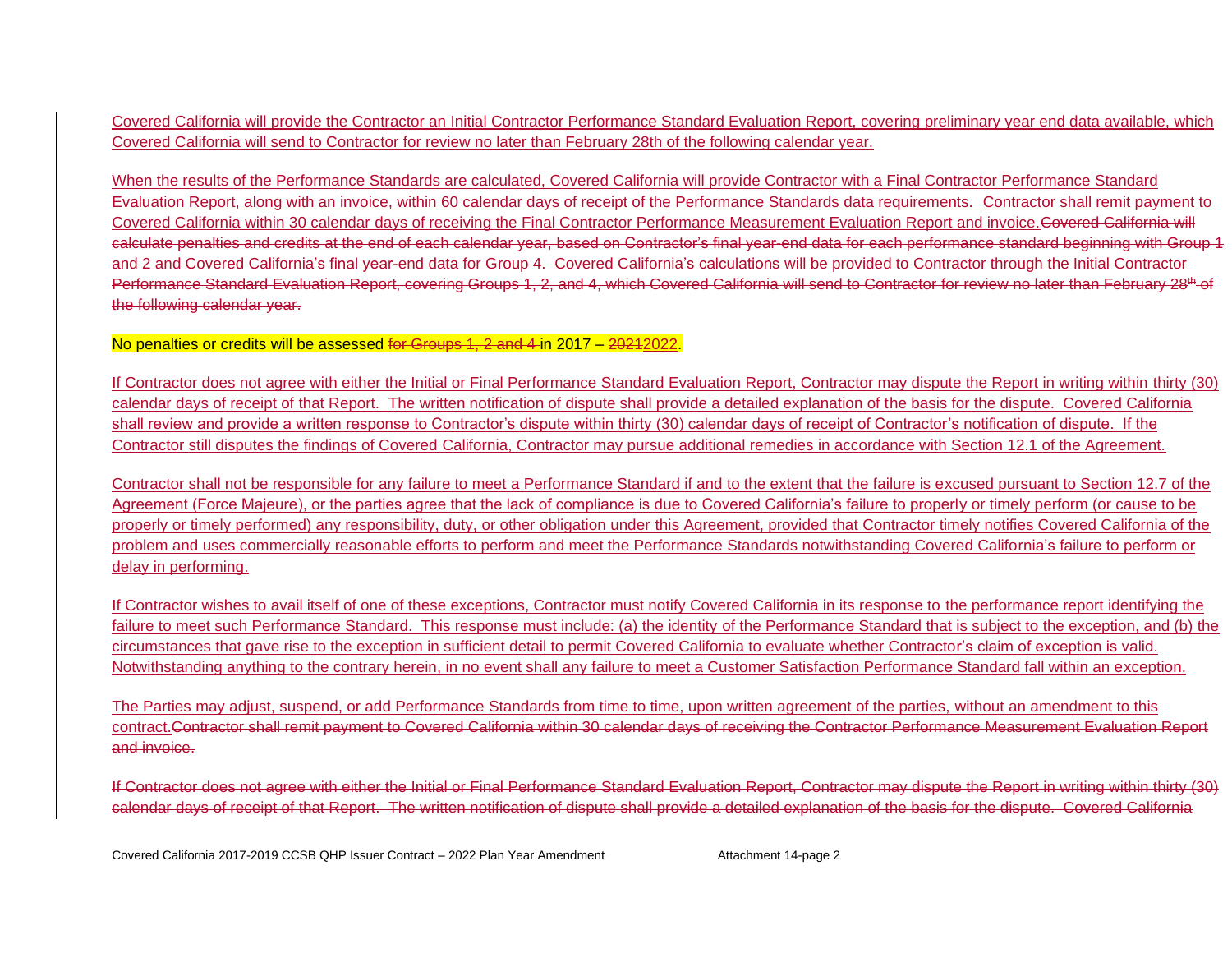shall review and provide a written response to Contractor's dispute within thirty (30) calendar days of receipt of Contractor's notification of dispute. If the Contractor still disputes the findings of Covered California, Contractor may pursue additional remedies in accordance with Section 12.1 of the Agreement.

Any amounts collected as performance penalties under this Attachment must be used to support Exchange operations.

## **Call Center Operations Performance Standards Reporting - Group 1 - Customer Service and Group 2 – Operational, Performance Standards 1.1 – 1.4 and 2.1 – 2.2.**

Monthly Performance Report: Contractor shall monitor and track its performance each month against the Performance Standards set forth herein. Contractor shall provide detailed supporting information (as mutually agreed by the parties) for each Monthly Performance Report to Covered California in electronic format. Contractor shall report on Exchange business only and shall report Contractor's Enrollees in the Individual Exchange separate from Contractor's Enrollees in Covered California for Small Business.

**Measurement Rules:** Except as otherwise specified below in the Performance Standards Table, the reporting period for each Performance Standard shall be one calendar month. All references to days shall be calendar days and references to time of day shall be to Pacific Standard Time.

#### **Performance Standards:**

1) General - The Performance Standards Table sets forth the categories of Performance Standards and their associated measurements. In performing its services under this Agreement, Contractor shall use commercially reasonable efforts to meet or exceed the Performance Standards.

2) Root Cause Analysis/Corrective Action - If Contractor fails to meet any Performance Standard in any calendar month (whether or not the failure is excused), Exchange may request and Contractor shall (a) investigate and report on the root cause of the problem; (b) develop a corrective action plan (where applicable); (c) to the extent within Contractor's control, remedy the cause of the performance failure and resume meeting the affected Performance Standards; (d) implement and notify Covered California of measures taken by Contractor to prevent recurrences, if the performance failure is otherwise likely to recur; and (e) make written recommendations to Covered California for improvements in Contractor's procedures.

3) Performance Standard Exceptions - Contractor shall not be responsible for any failure to meet a Performance Standard if and to the extent that the failure is excused pursuant to Section 12.7 of the Agreement (Force Majeure) or the parties agree that the lack of compliance is due to Covered California's failure to properly or timely perform (or cause to be properly or timely performed) any responsibility, duty, or other obligation under this Agreement, provided that Contractor timely notifies Covered California of the problem and uses commercially reasonable efforts to perform and meet the Performance Standards notwithstanding Covered California's failure to perform or delay in performing.

If Contractor wishes to avail itself of one of these exceptions, Contractor must notify Covered California in its response to the performance report identifying the failure to meet such Performance Standard. This response must include: (a) the identity of the Performance Standard that is subject to the exception, and (b) the circumstances that gave rise to the exception in sufficient detail to permit Covered California to evaluate whether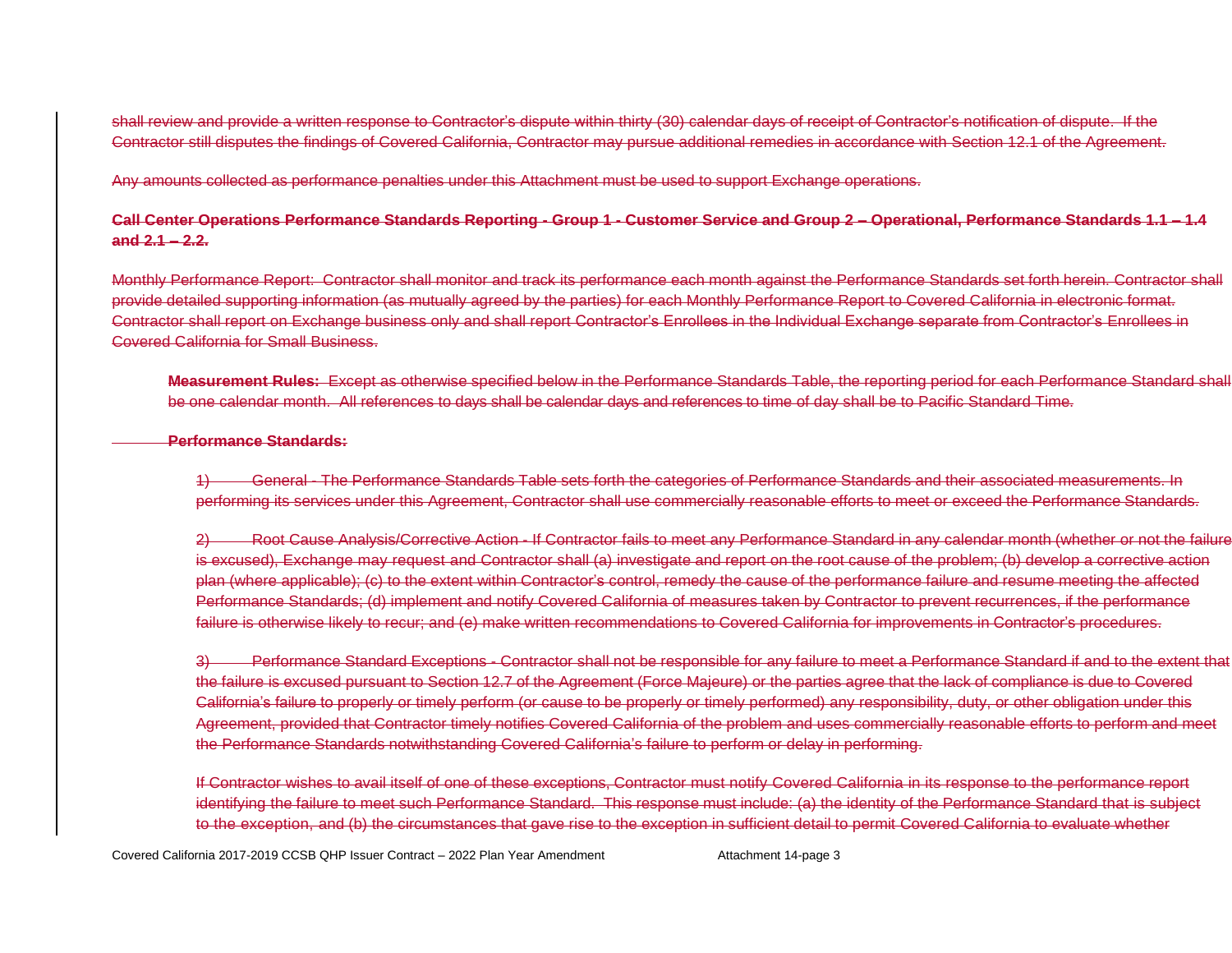Contractor's claim of exception is valid. Notwithstanding anything to the contrary herein, in no event shall any failure to meet a Customer Satisfaction Performance Standard fall within an exception.

Covered California must also comply with the Performance Standards to the extent that such standards are applicable to Covered California's operations.

4) Agreed Adjustments/Service Level Relief - The Parties may adjust, suspend, or add Performance Standards from time to time, upon written agreement of the parties, without an amendment to this contract.

5) Performance Defaults - Failure of the Contractor to meet the performance standards shall grant Covered California the authority to assess penalties where applicable, or require that the Contractor provide and implement a corrective action plan.

6) Credits - For certain measures of the performance standards set forth in the Performance Standards Table, Contractor will have the opportunity to earn credit for performance that exceeds the Performance Standards. The Credits shall be used to offset (i.e., reduce) any penalties that are imposed during any Contract Year.

7) Performance Tables - The Performance Standards are set forth in the tables below, titled Covered California Performance Standards for Contractor.

### **Performance Standards Reporting – Group 5 - Dental Quality Alliance (DQA) Pediatric Measure Set**

Contractor shall annually report on the Performance Standards for dental in Group 5. Reporting will be on embedded pediatric dental for each Plan Year. Contractor must submit this report by April 30th of the following calendar year.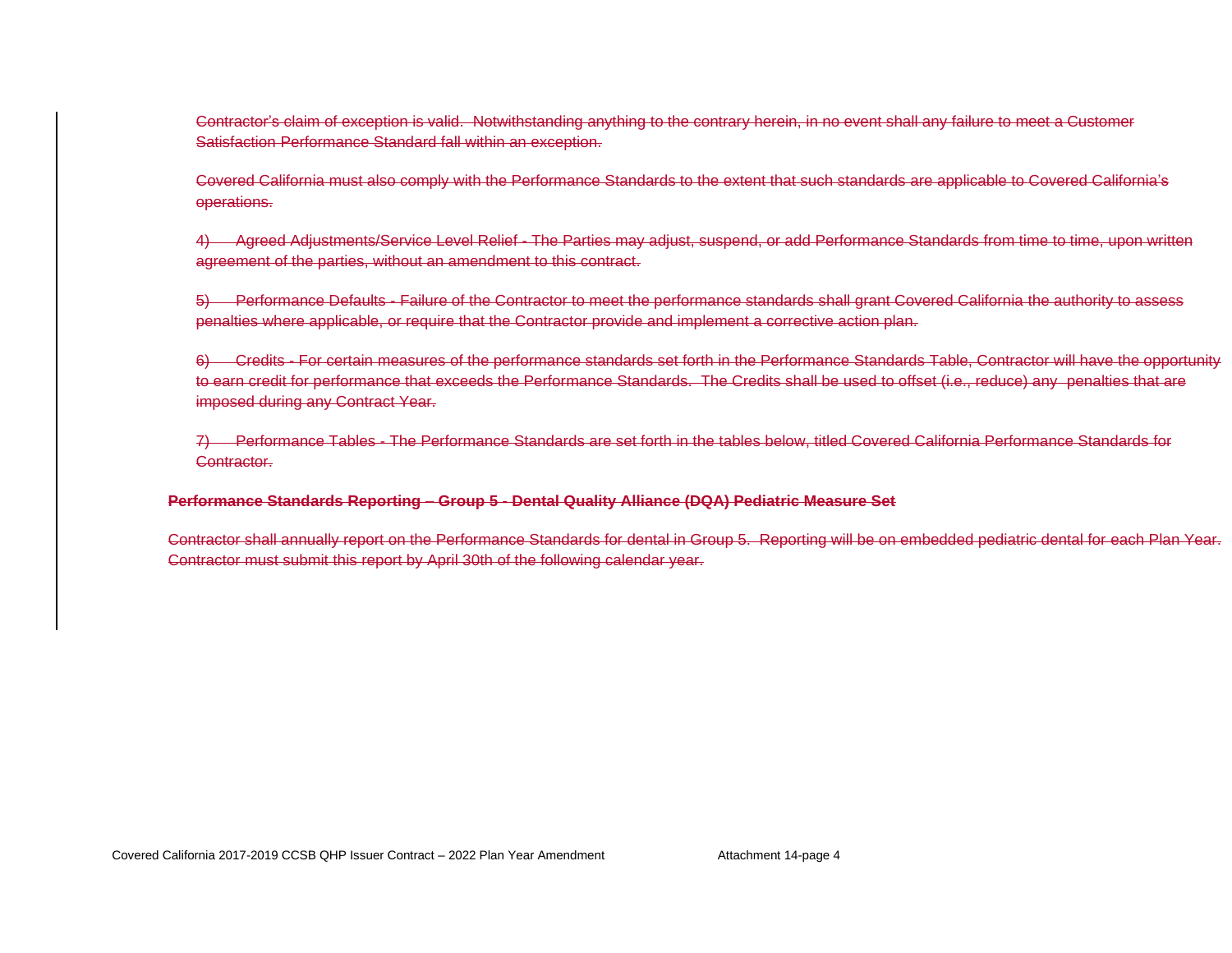# **Covered California Performance Standards for Contractor**

|                         | <b>Group 1: Customer Service Performance Standards</b>                                                    |                                                                                     |                                                                                                                   |                                                                                                                      |  |  |  |
|-------------------------|-----------------------------------------------------------------------------------------------------------|-------------------------------------------------------------------------------------|-------------------------------------------------------------------------------------------------------------------|----------------------------------------------------------------------------------------------------------------------|--|--|--|
|                         | <b>15% of Total Performance Penalty at Risk or Credit</b><br>(Penalties and Credits Waived for 2017-2021) |                                                                                     |                                                                                                                   |                                                                                                                      |  |  |  |
|                         |                                                                                                           | <b>Performance Standards and Expectations</b>                                       |                                                                                                                   |                                                                                                                      |  |  |  |
|                         |                                                                                                           |                                                                                     |                                                                                                                   |                                                                                                                      |  |  |  |
|                         | No penalties or credits will be assessed in 2017 - 2022.                                                  |                                                                                     |                                                                                                                   |                                                                                                                      |  |  |  |
|                         |                                                                                                           |                                                                                     |                                                                                                                   |                                                                                                                      |  |  |  |
|                         |                                                                                                           |                                                                                     |                                                                                                                   |                                                                                                                      |  |  |  |
|                         | <b>Performance Standard</b>                                                                               | <b>Performance</b><br><b>Requirements</b>                                           | <b>Contractor Must Submit</b><br>Data by the 10th of the                                                          | <b>Measurement Period</b>                                                                                            |  |  |  |
|                         |                                                                                                           |                                                                                     | following month                                                                                                   |                                                                                                                      |  |  |  |
| 1.1                     | Abandonment Rate (%)<br>3.75% of total performance                                                        | Expectation: No more than 3%<br>of incoming calls abandoned in<br>a calendar month. |                                                                                                                   | January 1, 2022-December 31, 2022<br>Performance Level: >3%                                                          |  |  |  |
| penalty for this Group. |                                                                                                           | Divide number of abandoned<br>calls by the number of calls<br>offered to a phone    |                                                                                                                   | abandoned: 3.75% performance<br>penalty. 2-3% abandoned: no<br>penalty. < 2% abandoned: 3.75%<br>performance credit. |  |  |  |
|                         |                                                                                                           | representative.                                                                     |                                                                                                                   |                                                                                                                      |  |  |  |
| 1.2                     | <b>Service Level</b><br>3.75% of total performance<br>penalty for this Group.                             | Expectation: 80% of calls<br>answered in 30 seconds or<br>less.                     | Performance Level: <80%:<br>3.75% performance penalty.<br>80%-90%: no penalty. >90%:<br>3.75% performance credit. | January 1, 2022-December 31, 2022                                                                                    |  |  |  |
|                         |                                                                                                           |                                                                                     |                                                                                                                   |                                                                                                                      |  |  |  |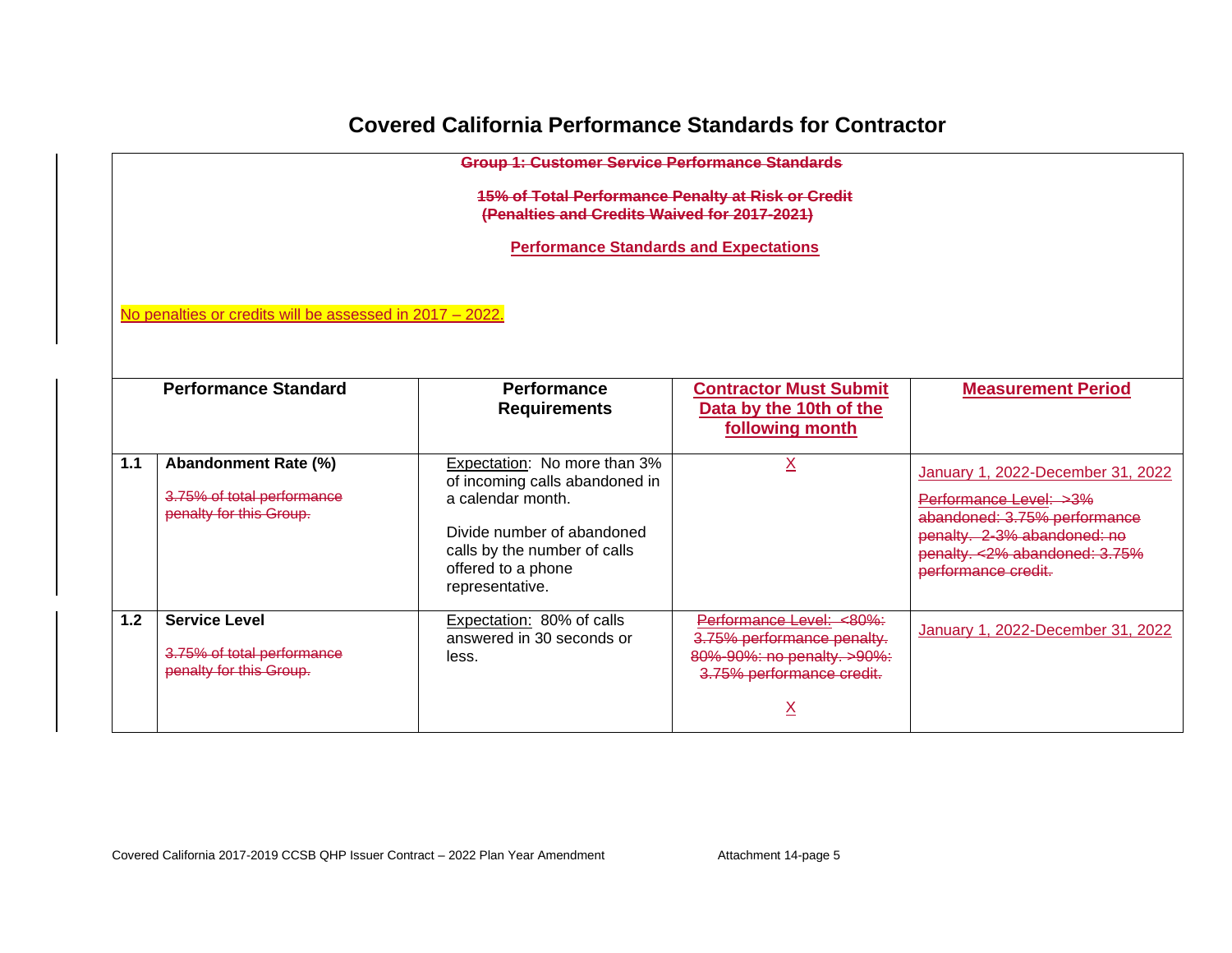# **Covered California Performance Standards for Contractor**

|     | <b>Group 1: Customer Service Performance Standards</b>                                                                                                                               |                                                                                                                                                                                                |                                                                                                                                                                                                                                                                                                       |                                   |  |  |  |  |
|-----|--------------------------------------------------------------------------------------------------------------------------------------------------------------------------------------|------------------------------------------------------------------------------------------------------------------------------------------------------------------------------------------------|-------------------------------------------------------------------------------------------------------------------------------------------------------------------------------------------------------------------------------------------------------------------------------------------------------|-----------------------------------|--|--|--|--|
|     | 15% of Total Performance Penalty at Risk or Credit<br>(Penalties and Credits Waived for 2017-2021)                                                                                   |                                                                                                                                                                                                |                                                                                                                                                                                                                                                                                                       |                                   |  |  |  |  |
|     |                                                                                                                                                                                      | <b>Performance Standards and Expectations</b>                                                                                                                                                  |                                                                                                                                                                                                                                                                                                       |                                   |  |  |  |  |
|     |                                                                                                                                                                                      |                                                                                                                                                                                                |                                                                                                                                                                                                                                                                                                       |                                   |  |  |  |  |
|     | No penalties or credits will be assessed in 2017 - 2022.                                                                                                                             |                                                                                                                                                                                                |                                                                                                                                                                                                                                                                                                       |                                   |  |  |  |  |
|     |                                                                                                                                                                                      |                                                                                                                                                                                                |                                                                                                                                                                                                                                                                                                       |                                   |  |  |  |  |
|     | <b>Performance Standard</b><br><b>Performance</b><br><b>Contractor Must Submit</b><br><b>Measurement Period</b><br>Data by the 10th of the<br><b>Requirements</b><br>following month |                                                                                                                                                                                                |                                                                                                                                                                                                                                                                                                       |                                   |  |  |  |  |
| 1.3 | <b>Grievance Resolution</b><br>3.75% of total performance<br>penalty for this Group.                                                                                                 | Expectation: 95% of Covered<br>California enrollee grievances<br>resolved within 30 days of<br>initial receipt.                                                                                | Performance Level: <95%<br>resolved within 30 days of initial<br>receipt: 3.75% performance<br>penalty. 95% or greater<br>resolved within 30 days of initial<br>receipt: no penalty. 95% or<br>greater resolved within 15 days<br>of initial receipt: 3.75%<br>performance credit.<br>$\underline{X}$ | January 1, 2022-December 31, 2022 |  |  |  |  |
| 1.4 | <b>Covered California member</b><br><b>Email or Written Inquiries</b><br>Answered and Completed.<br>3.75% of total performance<br>penalty for this Group.                            | Expectation: 90% of Covered<br>California member email or<br>written inquiries answered and<br>completed within 15 business<br>days of the inquiry. Does not<br>include appeals or grievances. | Performance Level: <90%:<br>3.75% performance penalty.<br>90-95%: no penalty. >95% in<br>15 days: 3.75% performance<br>credit.<br><u>X</u>                                                                                                                                                            | January 1, 2022-December 31, 2022 |  |  |  |  |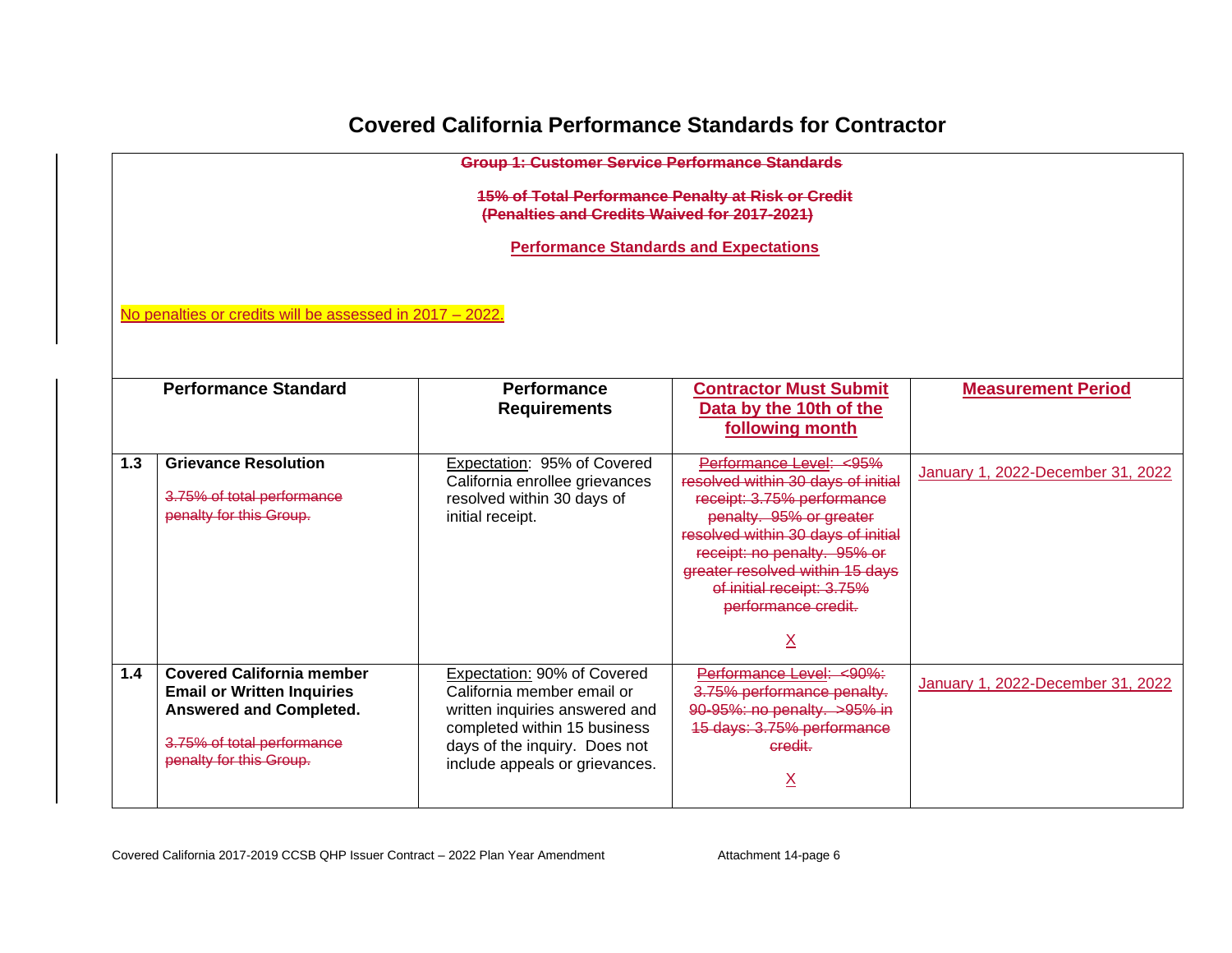|        | <b>Performance Standards and Expectations</b>                                                                                                                                                                                                                                                                                      |                                                                                                                                                                                                                                                                                                                                                                                                                                                                                                    |                                                                                                                                                                                                             |                                                                                          |  |  |  |  |
|--------|------------------------------------------------------------------------------------------------------------------------------------------------------------------------------------------------------------------------------------------------------------------------------------------------------------------------------------|----------------------------------------------------------------------------------------------------------------------------------------------------------------------------------------------------------------------------------------------------------------------------------------------------------------------------------------------------------------------------------------------------------------------------------------------------------------------------------------------------|-------------------------------------------------------------------------------------------------------------------------------------------------------------------------------------------------------------|------------------------------------------------------------------------------------------|--|--|--|--|
|        | <b>Group 2: Operational Performance Standards</b>                                                                                                                                                                                                                                                                                  |                                                                                                                                                                                                                                                                                                                                                                                                                                                                                                    |                                                                                                                                                                                                             |                                                                                          |  |  |  |  |
|        | <b>10% of Total Performance Penalty at Risk</b><br>(Penalties and Credits Waived for 2017-2021)                                                                                                                                                                                                                                    |                                                                                                                                                                                                                                                                                                                                                                                                                                                                                                    |                                                                                                                                                                                                             |                                                                                          |  |  |  |  |
|        | <b>Performance Standard</b>                                                                                                                                                                                                                                                                                                        | <b>Performance Requirements</b>                                                                                                                                                                                                                                                                                                                                                                                                                                                                    | <b>Contractor</b><br><b>Must</b><br><b>Submit Data</b><br>by the 10th<br>of the<br>following<br>month                                                                                                       | <b>Measurement Period</b>                                                                |  |  |  |  |
| 2.41.5 | <b>ID Card Processing Time</b><br>5% of total performance penalty for<br>this Group.                                                                                                                                                                                                                                               | For Small Business:<br>Expectation: 99% of ID cards<br>issued within 10 business days of<br>receipt of complete and accurate<br>enrollment information for a<br>specific consumer(s).                                                                                                                                                                                                                                                                                                              | $\underline{X}$                                                                                                                                                                                             | Performance Level: <99%: 5%<br>performance penalty.<br>January 1, 2022-December 31, 2022 |  |  |  |  |
| 2.21.6 | <b>Provider Directory Data</b><br>Submission specific to contract<br><b>Section 3.4.4 Provider Directory</b><br>and Attachment 7, Section 2.02<br><b>Data Submission.</b><br>5% of total performance penalty for<br>this Group.<br><b>1.6 Provider Directory Data</b><br><b>Submission requirement will be</b><br>waived for 2022. | Expectation: Full and regular<br>submission of provider data<br>according to the standards<br>outlined in the Performance<br>Standard contract specific to<br>contract Section 3.4.4.<br>Submissions occur every month<br>pursuant to the submission<br>schedule (Extranet, Plan Home,<br><b>Resources, Provider Directory</b><br>Resources, Covered California<br><b>Provider Data Submission</b><br>Schedule_Current Year). Full and<br>regular submission of data<br>according to the standards | a) Full and<br>regular<br>submission<br>according to<br>the formats<br>specified and<br>useable by<br>Covered<br>California<br>within 5<br>business days<br>of each<br>monthly<br>reporting<br>eyele. Pilot | January 1, 2022-December 31, 2022                                                        |  |  |  |  |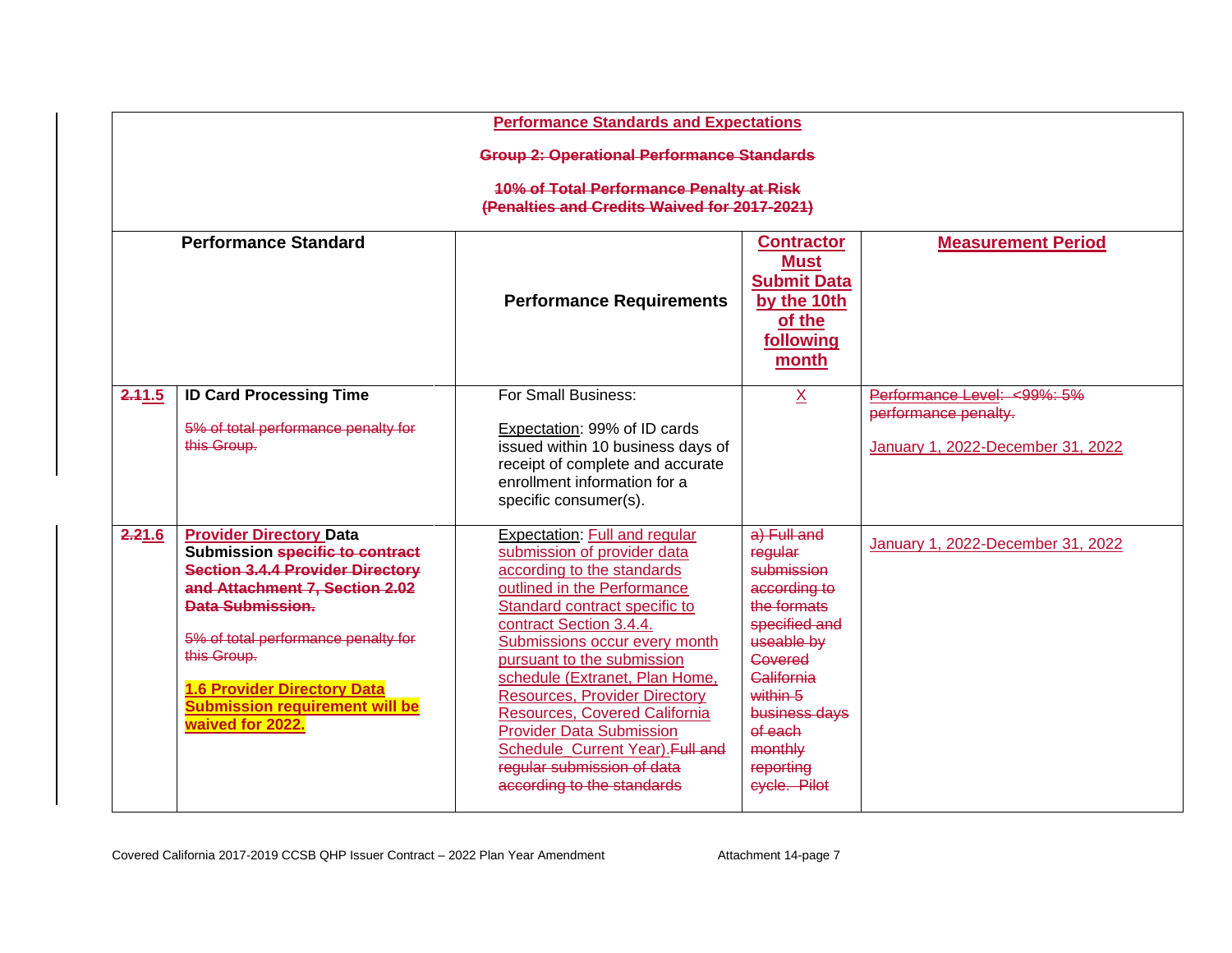|                             | <b>Performance Standards and Expectations</b>                                                   |                                                                                                                                                                                                                                                                                                                                                            |                           |  |  |  |  |  |  |
|-----------------------------|-------------------------------------------------------------------------------------------------|------------------------------------------------------------------------------------------------------------------------------------------------------------------------------------------------------------------------------------------------------------------------------------------------------------------------------------------------------------|---------------------------|--|--|--|--|--|--|
|                             | <b>Group 2: Operational Performance Standards</b>                                               |                                                                                                                                                                                                                                                                                                                                                            |                           |  |  |  |  |  |  |
|                             | <b>10% of Total Performance Penalty at Risk</b><br>(Penalties and Credits Waived for 2017-2021) |                                                                                                                                                                                                                                                                                                                                                            |                           |  |  |  |  |  |  |
| <b>Performance Standard</b> | <b>Performance Requirements</b>                                                                 | <b>Contractor</b><br><b>Must</b><br><b>Submit Data</b><br>by the 10th<br>of the<br>following<br>month                                                                                                                                                                                                                                                      | <b>Measurement Period</b> |  |  |  |  |  |  |
|                             | outlined. 5% of total performance<br>penalty at risk.<br>Performance Level:                     | Period: to be<br>determined.<br>b) Incomplete,<br>irregular, late<br>or non-<br>useable<br>submission of<br>HEI data: 5%<br>penalty of total<br>performance<br>requirement.<br>Full and<br>regular<br>submission<br>according to<br>the formats<br>specified and<br>useable by<br>Covered<br>California<br>within 5<br>business days<br>of each<br>monthly |                           |  |  |  |  |  |  |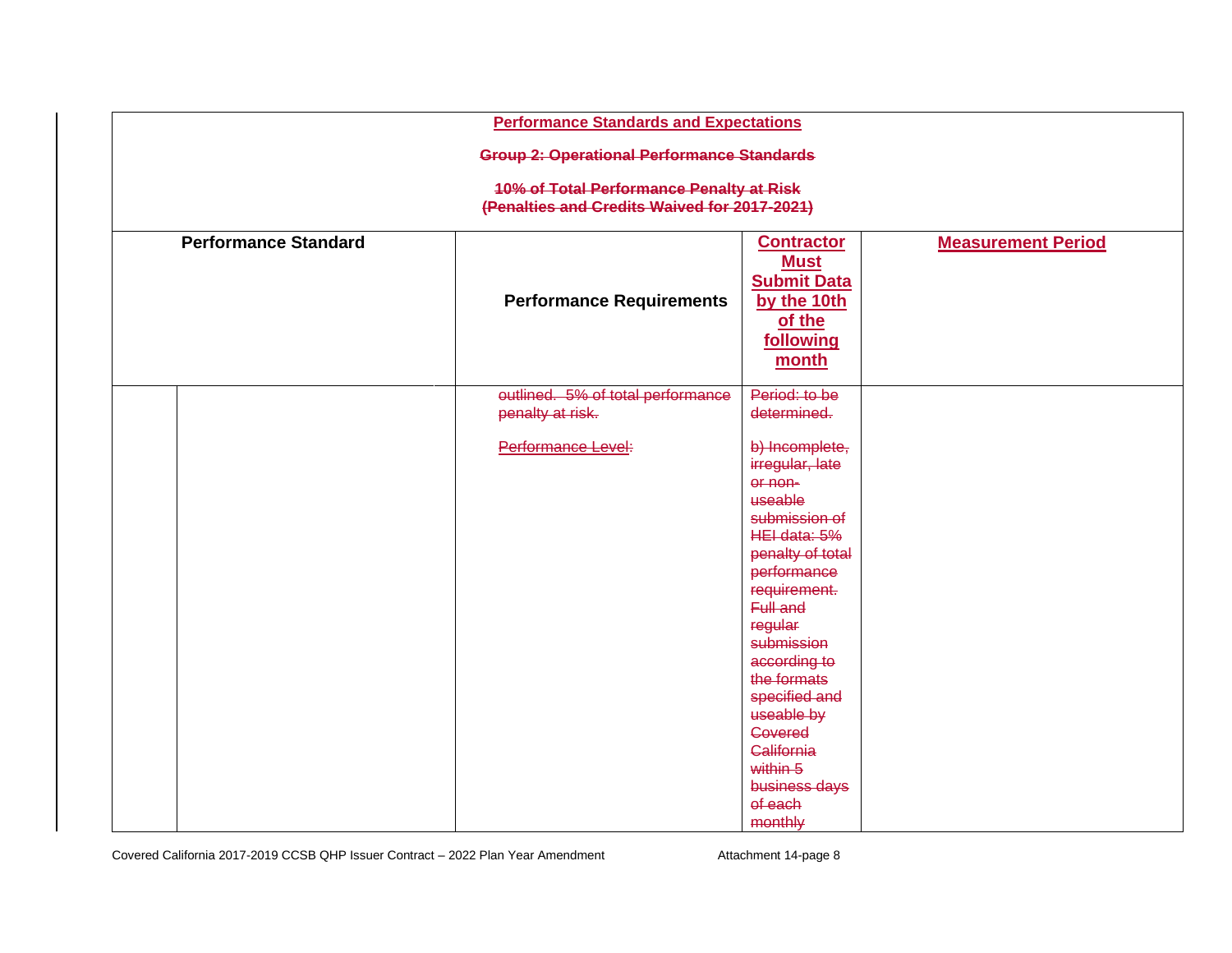| <b>Performance Standards and Expectations</b> |                                                                                                 |                                                                                                       |                           |  |  |  |  |  |
|-----------------------------------------------|-------------------------------------------------------------------------------------------------|-------------------------------------------------------------------------------------------------------|---------------------------|--|--|--|--|--|
|                                               | <b>Group 2: Operational Performance Standards</b>                                               |                                                                                                       |                           |  |  |  |  |  |
|                                               | <b>10% of Total Performance Penalty at Risk</b><br>(Penalties and Credits Waived for 2017-2021) |                                                                                                       |                           |  |  |  |  |  |
| <b>Performance Standard</b>                   | <b>Performance Requirements</b>                                                                 | <b>Contractor</b><br><b>Must</b><br><b>Submit Data</b><br>by the 10th<br>of the<br>following<br>month | <b>Measurement Period</b> |  |  |  |  |  |
|                                               |                                                                                                 | reporting<br>cycle: no<br>penalty.                                                                    |                           |  |  |  |  |  |

**Group 3: Reserved for future use**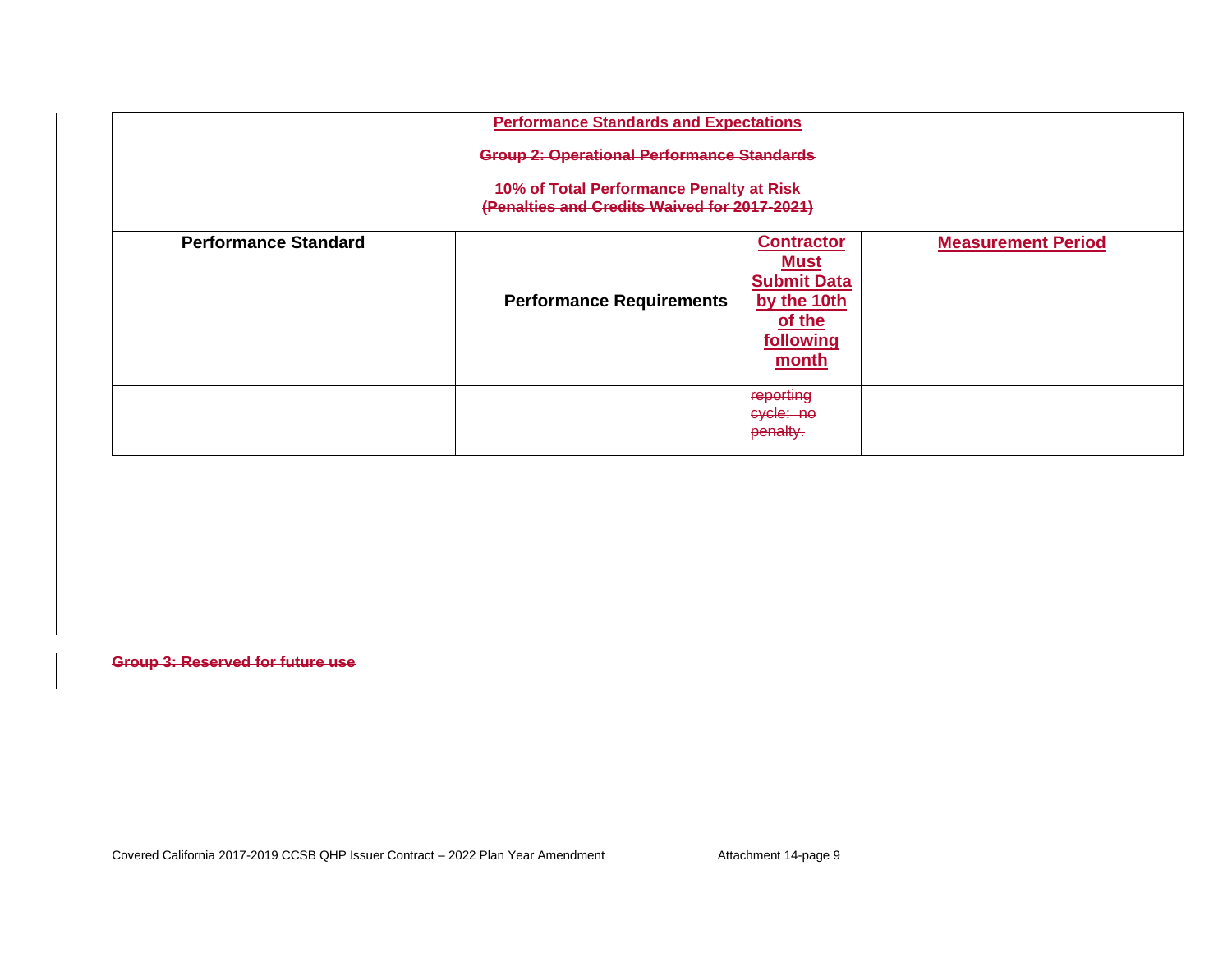|     | Group 4: Covered California Performance Standards for Covered California    |                                                                                                                                                                                                              |  |  |  |  |
|-----|-----------------------------------------------------------------------------|--------------------------------------------------------------------------------------------------------------------------------------------------------------------------------------------------------------|--|--|--|--|
|     | <b>Potential 15% Credit</b><br>(Penalties and Credits Waived for 2017-2021) |                                                                                                                                                                                                              |  |  |  |  |
|     | <b>Customer Service Measures</b>                                            | <b>Covered California Performance Requirements</b>                                                                                                                                                           |  |  |  |  |
| 4.1 | <b>Service Level</b>                                                        | Expectation: 80% of calls answered in 30 seconds or less.<br>Performance Level: <80%: 5.0% performance credit. 80%-90%: no credit. >90%: 5.0% reduction in<br>performance credit.                            |  |  |  |  |
| 4.2 | <b>Abandonment Rate (%)</b>                                                 | Divide number of calls abandoned by the number of calls offered to a phone representative.<br>Expectation: No more than 3% of incoming calls are abandoned in a calendar month.                              |  |  |  |  |
|     |                                                                             | Performance Level: >3% abandoned: 5.0% performance credit. 2-3% abandoned: no credit. < 2%<br>abandoned: 5.0% reduction in performance credit.                                                               |  |  |  |  |
| 4.3 | <b>Complaint Resolution for</b><br><b>Covered California</b>                | <b>Expectation: 95% of Enrollee complaints resolved within 30 days.</b>                                                                                                                                      |  |  |  |  |
|     |                                                                             | Performance Level: <95% resolved within 30 days: 5.0% performance credit. 95% or greater resolved within<br>30 days: no credit. 95% or greater resolved within 15 days: 5.0% reduction in performance credit |  |  |  |  |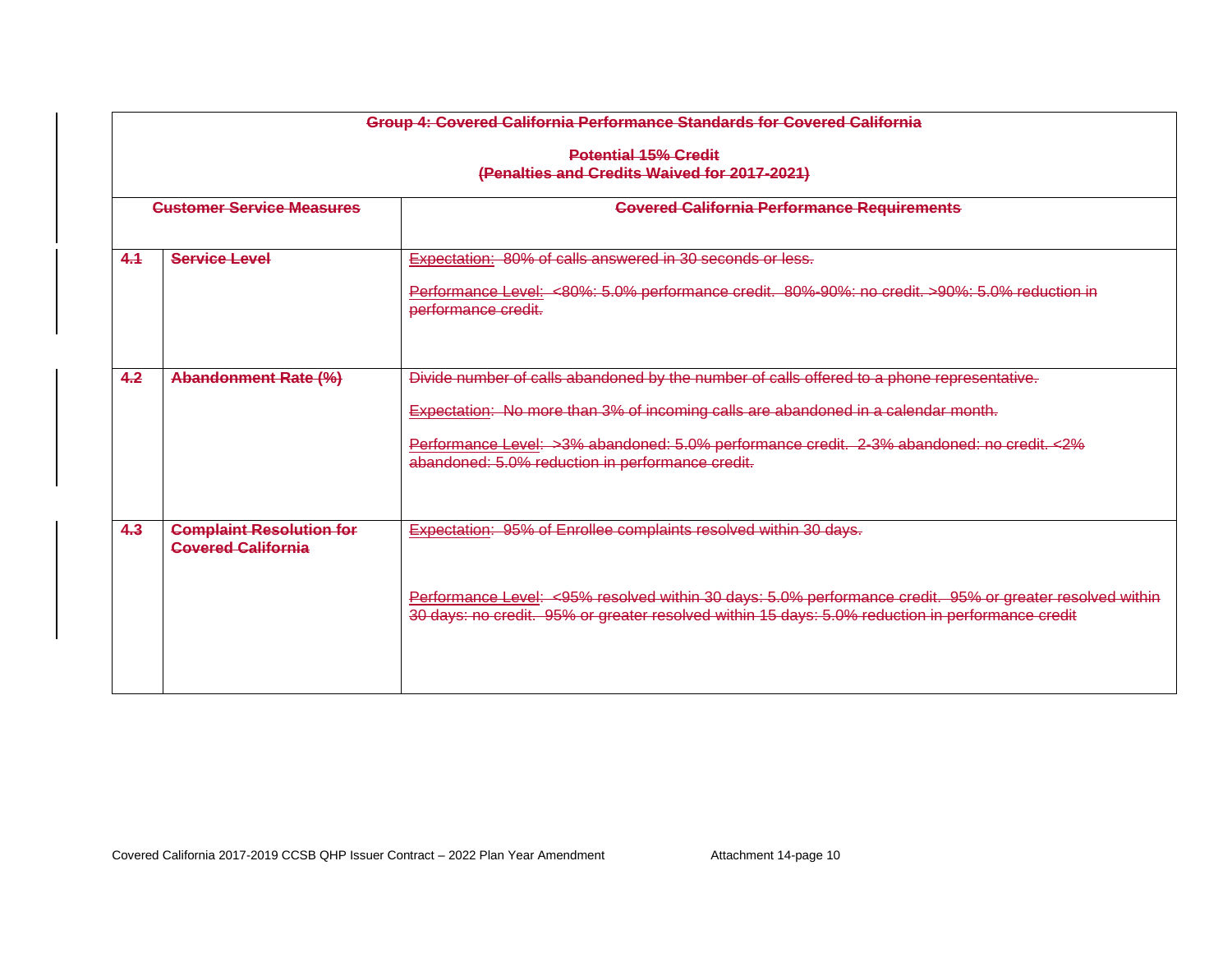## **Performance Standards with Penalties**

**Health Evidence Initiative (HEI) Data**

Definitions for Performance Standard 2.1

Incomplete: A file or part of a file is missing, or critical data elements are not provided.

Irregular: Unexpected file or data element formatting, or record volumes or data element counts / sums deviate significantly from historical submission patterns for the data supplier.

Late: Data is submitted on a date later than the supplier's agreed-upon submission date (i.e., between the 5th and 15th of the month) plus five business days.

Non-Usable: HEI Vendor cannot successfully include submitted data in its database build, or HEI Vendor's or Covered CA's analysts determine that critical components of the submitted data cannot be used or relied upon in subsequent analytic work.

No penalties or credits will be assessed in 2017 – 2022.

| <b>Performance Standard</b>                                                                                    | <b>Performance Requirements</b>                                                                                                                                                                                                                                                                                                                                                                                                                                                                                        |
|----------------------------------------------------------------------------------------------------------------|------------------------------------------------------------------------------------------------------------------------------------------------------------------------------------------------------------------------------------------------------------------------------------------------------------------------------------------------------------------------------------------------------------------------------------------------------------------------------------------------------------------------|
| 2.1<br><b>HEI Data Submission specific to</b><br><b>Attachment 7, Section 15.01</b><br><b>Data Submission.</b> | Expectation: Full and regular submission of data according to the standards outlined in the<br>Attachment 7 citations. The Contractor must work with Covered California and HEI vendor to<br>ensure accuracy of data variables on an ongoing basis.                                                                                                                                                                                                                                                                    |
| <u>IEI Data Submission</u><br>alty will be waived for 2022                                                     | <b>Performance Levels:</b><br>Incomplete, irregular, late or non-useable submission of HEI data: 3% penalty of total<br>performance requirement.<br>Failure to submit required financials (e.g., allowed, copay, coinsurance, and deductible amounts)<br>or dental claims covered under medical benefits constitutes incomplete submission.<br>Full and regular submission according to the formats specified and useable by Covered California<br>within 5 business days of each monthly reporting cycle: no penalty. |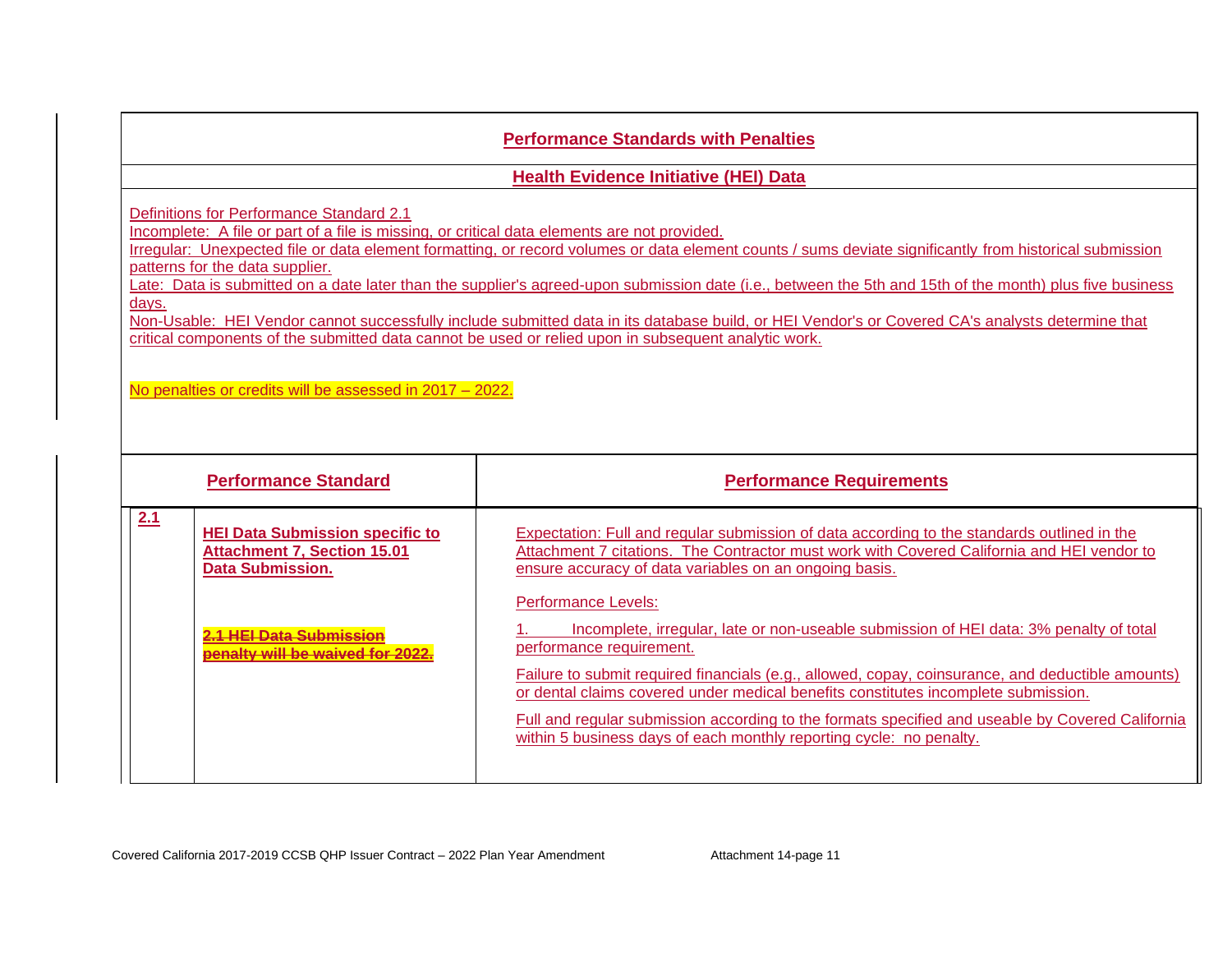|                                                      | Inpatient facility medical claim submissions for which the HEI Vendor cannot identify /<br>2.                                                        |  |  |  |  |  |
|------------------------------------------------------|------------------------------------------------------------------------------------------------------------------------------------------------------|--|--|--|--|--|
|                                                      | match at least 95% of admissions to its Master Provider Index: 3% penalty of total performance<br>requirement.                                       |  |  |  |  |  |
|                                                      |                                                                                                                                                      |  |  |  |  |  |
|                                                      | Submission meeting or surpassing the 95% identification / matching threshold: no penalty.                                                            |  |  |  |  |  |
|                                                      |                                                                                                                                                      |  |  |  |  |  |
|                                                      | Professional medical and Rx claim submissions with provider taxonomy or type missing or<br>З.                                                        |  |  |  |  |  |
|                                                      | invalid on more than 1% of records: 2% penalty of total performance requirement.                                                                     |  |  |  |  |  |
|                                                      | Submission meeting or surpassing the 99% populated and valid threshold: no penalty.                                                                  |  |  |  |  |  |
|                                                      |                                                                                                                                                      |  |  |  |  |  |
|                                                      |                                                                                                                                                      |  |  |  |  |  |
|                                                      | Enrollment or -professional medical claim, or Rx claim submissions with PCP NPI ID                                                                   |  |  |  |  |  |
|                                                      | missing or invalid on more than 1% of records: 2% penalty of total performance requirement.                                                          |  |  |  |  |  |
|                                                      | Submission meeting or surpassing the 99% populated and valid threshold: no penalty.                                                                  |  |  |  |  |  |
|                                                      |                                                                                                                                                      |  |  |  |  |  |
|                                                      |                                                                                                                                                      |  |  |  |  |  |
|                                                      |                                                                                                                                                      |  |  |  |  |  |
|                                                      |                                                                                                                                                      |  |  |  |  |  |
|                                                      |                                                                                                                                                      |  |  |  |  |  |
|                                                      | <b>Performance Standards with Penalties</b>                                                                                                          |  |  |  |  |  |
|                                                      |                                                                                                                                                      |  |  |  |  |  |
|                                                      | <b>Quality, Network Management and Delivery System Standards</b>                                                                                     |  |  |  |  |  |
|                                                      |                                                                                                                                                      |  |  |  |  |  |
| 3.1 Reserved for future use.                         |                                                                                                                                                      |  |  |  |  |  |
|                                                      |                                                                                                                                                      |  |  |  |  |  |
| Group 5:                                             |                                                                                                                                                      |  |  |  |  |  |
|                                                      |                                                                                                                                                      |  |  |  |  |  |
|                                                      | <b>Performance Standards with Penalties</b>                                                                                                          |  |  |  |  |  |
|                                                      |                                                                                                                                                      |  |  |  |  |  |
| Dental Quality Alliance (DQA) Pediatric Measure Set  |                                                                                                                                                      |  |  |  |  |  |
|                                                      |                                                                                                                                                      |  |  |  |  |  |
| Pilot Period: January 1, 2021 - December 31, 20221   |                                                                                                                                                      |  |  |  |  |  |
|                                                      |                                                                                                                                                      |  |  |  |  |  |
|                                                      | Contractor must annually report on the following Performance Standards for embedded pediatric dental for each plan year. Contractor must submit this |  |  |  |  |  |
| report by April 30th of the following calendar year. |                                                                                                                                                      |  |  |  |  |  |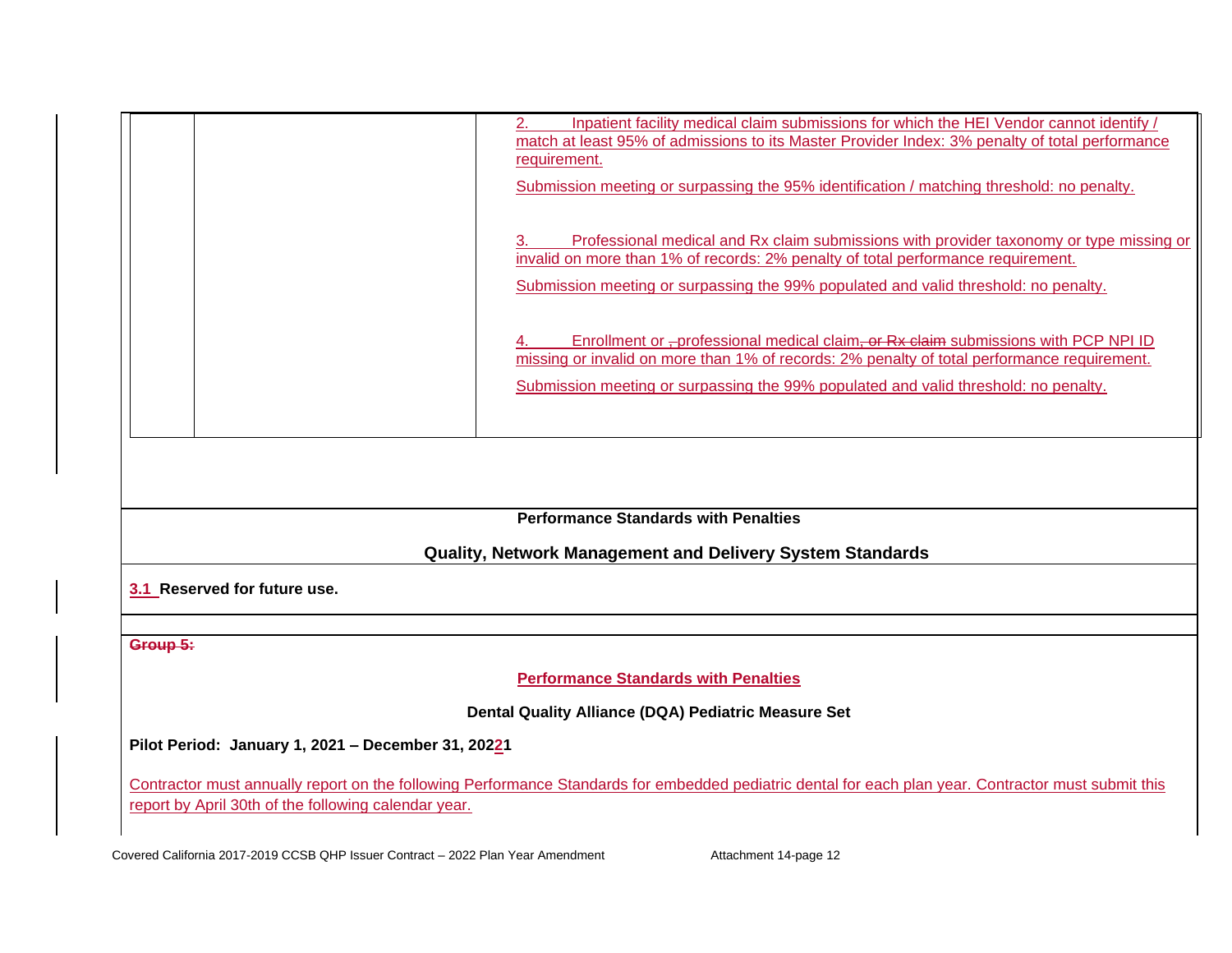Contractor shall annually submit the required data for Group 5.

No penalties or credits will be assessed in 2017 – 2022.

No penalties or credits will be assessed for Group 5 in 2017 – 20212022.

|                      | <b>Measure</b>                    | <b>Description</b>                                                                                                                        | <b>Numerator</b>                                                                                                                                   | <b>Denominator</b>                                                          | <b>QDP</b><br><b>Performance</b><br>Rate | <b>Expectation</b> |
|----------------------|-----------------------------------|-------------------------------------------------------------------------------------------------------------------------------------------|----------------------------------------------------------------------------------------------------------------------------------------------------|-----------------------------------------------------------------------------|------------------------------------------|--------------------|
| 54.                  | Utilization of<br><b>Services</b> | Percentage of all enrolled children<br>aged 0 - 1 who received at least<br>one dental service within the<br>reporting year.               | Unduplicated number of<br>enrolled children aged 0 - 1<br>who received at least one<br>dental service.                                             | Unduplicated number of<br>all enrolled children<br>aged $0 - 1$ .           | NUM/DEN                                  | 10%                |
| 54<br>$\overline{2}$ | Utilization of<br><b>Services</b> | Percentage of all enrolled children<br>aged $2$ – under age 19 who<br>received at least one dental service<br>within the reporting year.  | Unduplicated number of<br>enrolled children aged 2 -<br>under 19 who received at<br>least one dental service.                                      | Unduplicated number of<br>all enrolled children<br>aged $2$ – under age 19. | <b>NUM/DEN</b>                           | 50%                |
| 54<br>3              | Oral<br>Evaluation                | Percentage of enrolled children<br>under age 19 who received a<br>comprehensive or periodic oral<br>evaluation within the reporting year. | Unduplicated number of<br>enrolled children under age<br>19 who received a<br>comprehensive or periodic<br>oral evaluation as a dental<br>service. | Unduplicated number of<br>enrolled children under<br>age19.                 | NUM/DEN                                  | 50%                |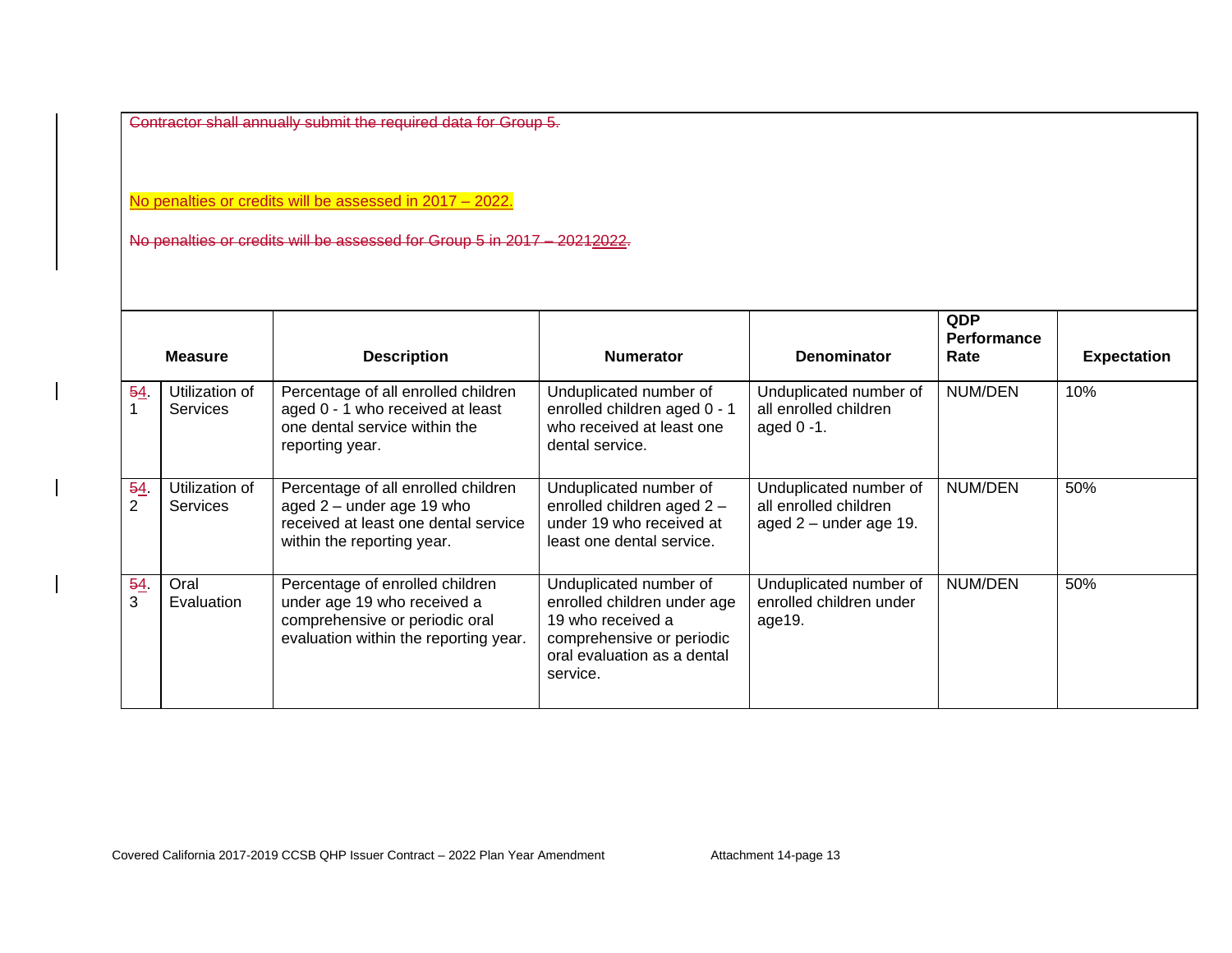| 54<br>$\overline{4}$ | Sealants in<br>10 year olds                                              | Percentage of enrolled children,<br>who have ever received sealants on<br>a permanent first molar tooth: (1) at<br>least one sealant and (2) all four<br>molars sealed by 10 <sup>th</sup> birthdate.  | Unduplicated number of<br>enrolled children who ever<br>received sealants on a<br>permanent first molar tooth:<br>(1) at lease one sealant and<br>(2) all four molars sealed                                    | Unduplicated number of<br>enrolled children with<br>their 10 <sup>th</sup> birthdate in<br>measurement year.<br>Exclude children who<br>received treatment<br>(restorations,<br>extractions, endodontic,<br>prosthodontic, and other<br>dental treatments) on all<br>four first permanent<br>molars in the 48 months<br>prior to the 10th<br>birthdate.              | NUM1/DEN;<br>NUM2/DEN<br>(after<br>exclusions) | 40% |
|----------------------|--------------------------------------------------------------------------|--------------------------------------------------------------------------------------------------------------------------------------------------------------------------------------------------------|-----------------------------------------------------------------------------------------------------------------------------------------------------------------------------------------------------------------|----------------------------------------------------------------------------------------------------------------------------------------------------------------------------------------------------------------------------------------------------------------------------------------------------------------------------------------------------------------------|------------------------------------------------|-----|
| 54<br>5              | Sealants in<br>15 year olds                                              | Percentage of enrolled children,<br>who have ever received sealants on<br>a permanent second molar tooth:<br>(1) at least one sealant and (2) all<br>four molars sealed by the 15th<br>birthdate       | Unduplicated number of<br>enrolled children who ever<br>received sealants on a<br>permanent second molar<br>tooth: (1) at least one<br>sealant and (2) all four<br>molars sealed.                               | Unduplicated number of<br>enrolled children with<br>their 15 <sup>th</sup> birthdate in<br>measurement year.<br>Exclude children who<br>received treatment<br>(restorations,<br>extractions, endodontic,<br>prosthodontic, and other<br>dental treatments) on all<br>four second permanent<br>molars in the 48 months<br>prior to the 15 <sup>th</sup><br>birthdate. | NUM/1DEN;<br>Num2/DEN<br>(after<br>exclusions) | 40% |
| 54<br>6              | Topical<br>Fluoride for<br>Children at<br>Elevated<br><b>Caries Risk</b> | Percentage of enrolled children<br>aged 1-18 years who are at<br>"elevated" risk (i.e. "moderate" or<br>"high") who received at least 2<br>topical fluoride applications within<br>the reporting year. | Unduplicated number of<br>enrolled children aged 1-18<br>years who are at "elevated"<br>risk (i.e. "moderate" or<br>"high") who received at<br>least 2 topical fluoride<br>applications as a dental<br>service. | Unduplicated number of<br>enrolled children aged 1-<br>18 years at "elevated"<br>risk (i.e. "moderate" or<br>"high").                                                                                                                                                                                                                                                | NUM/DEN                                        | 50% |